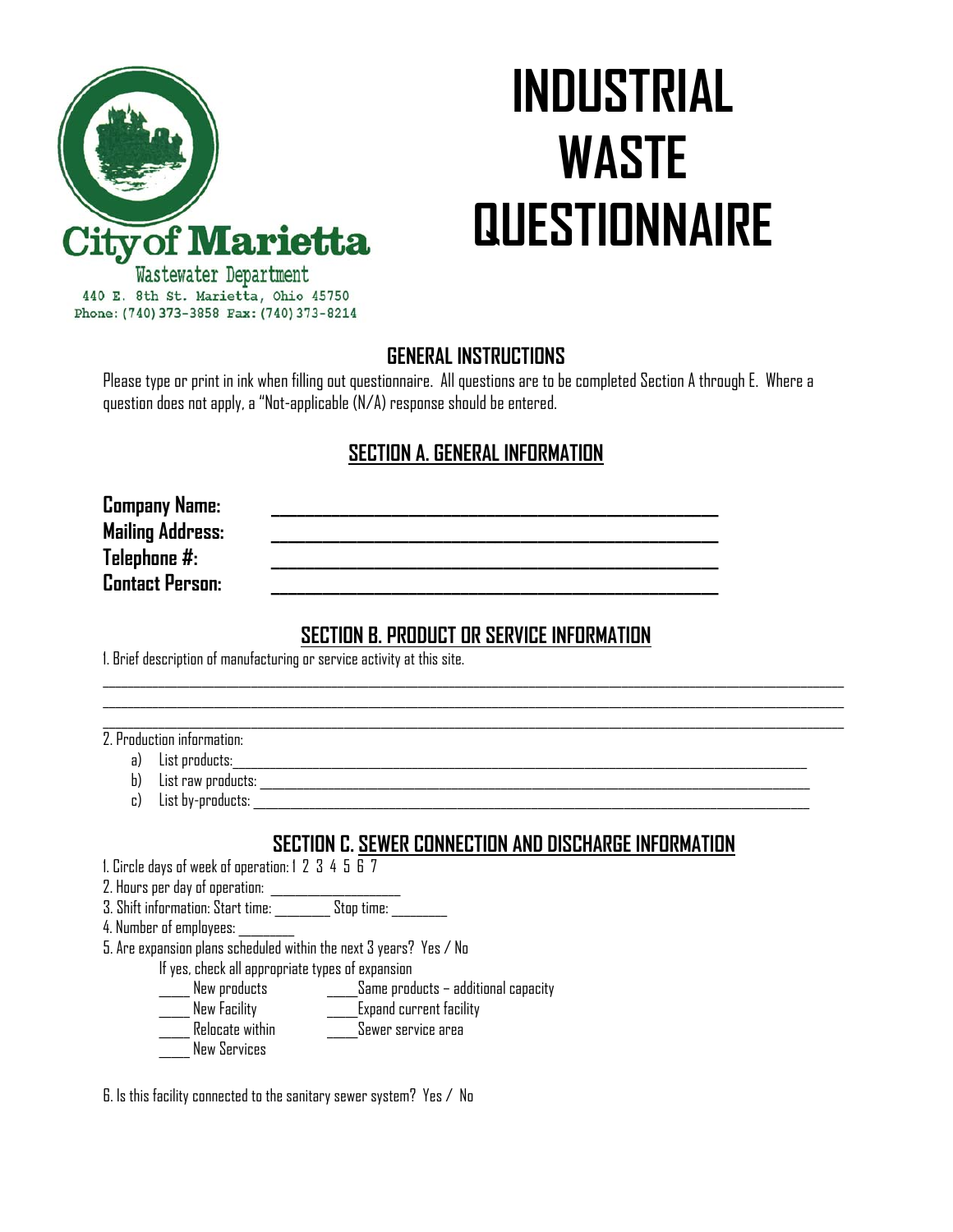7. Is wastewater pretreated prior to disposal? Yes / No

8. Are all liquid wastes discharged to the sanitary sewer? Yes / No

 $9.$  If no, describe any other liquid disposal method(s):

10. Briefly describe discharge to the sanitary sewer:(nature of waste, volume, frequency)

- 11. Does this facility have more than one (1) sanitary sewer connection? Yes / No
- 12. Is there a grease trap or interceptor in use? Yes / No
- 13. Size of trap or interceptor: \_\_\_\_\_\_\_\_\_\_\_gal.
- 14. Frequency of cleaning: \_\_\_\_\_\_\_\_\_\_\_\_\_\_\_\_\_\_\_\_\_\_\_\_\_\_\_\_\_\_\_\_\_\_\_\_\_\_\_
- 15. Is there a non-interceptor oil storage container? Yes / No If yes, capacity and location of container:
- 16. Describe trap or interceptor cleaning and/or removal procedures:
- 17. Person or Company that cleans the trap or interceptor:
- 18. Do you have a spill prevention plan? Yes / No
- 19. Is there a sampling manhole available to collect a sample for analysis? Yes/ No

 $\mathcal{L}_\text{max}$  and  $\mathcal{L}_\text{max}$  and  $\mathcal{L}_\text{max}$  and  $\mathcal{L}_\text{max}$  and  $\mathcal{L}_\text{max}$ 

 $\mathcal{L}_\text{max}$  and  $\mathcal{L}_\text{max}$  and  $\mathcal{L}_\text{max}$  and  $\mathcal{L}_\text{max}$  and  $\mathcal{L}_\text{max}$ 

## **SECTION D. FACILITY OPERATIONAL CHARACTERISTICS**

 $\mathcal{L}_\mathcal{L} = \mathcal{L}_\mathcal{L} = \mathcal{L}_\mathcal{L} = \mathcal{L}_\mathcal{L} = \mathcal{L}_\mathcal{L} = \mathcal{L}_\mathcal{L} = \mathcal{L}_\mathcal{L} = \mathcal{L}_\mathcal{L} = \mathcal{L}_\mathcal{L} = \mathcal{L}_\mathcal{L} = \mathcal{L}_\mathcal{L} = \mathcal{L}_\mathcal{L} = \mathcal{L}_\mathcal{L} = \mathcal{L}_\mathcal{L} = \mathcal{L}_\mathcal{L} = \mathcal{L}_\mathcal{L} = \mathcal{L}_\mathcal{L}$ 

 $\overline{\phantom{a}}$  , and the contribution of the contribution of the contribution of the contribution of the contribution of the contribution of the contribution of the contribution of the contribution of the contribution of the

- 1. Major operations or activities are detch, and/or continuous
- 2. a.) Do scheduled shutdowns occur? Yes / No

b.) If yes, list time period.  $\overline{\phantom{a}}$ 

- 3. a.) Is production seasonal? Yes / No
	- b.) If yes, indicate periods of maximum production and products:
	- c.) Are expansion plans scheduled within the next 3 years? Yes / No
	- d.) If yes, check the appropriate type of expansion
		- \_\_\_\_\_ New products \_\_\_\_\_Same products additional capacity
			-
		-
		- \_\_\_\_\_ New facility \_\_\_\_\_ Expand current facility \_\_\_\_\_ Relocate within \_\_\_\_ Outside \_\_\_\_\_\_ sewer service area

 $\Box$ 

- \_\_\_\_\_ Pretreatment
- e.) At this time, are you currently operating at a lower level that significantly affects your water usage and wastewater discharges: Yes / No

### **SECTION E. WASTEWATER INFORMATION**

- 1. Are other sources of water used (well, spring, river, etc)? Yes / No  $\;$  If yes, list other sources:
- 2. Does water usage vary widely during the production day? Yes / No If yes, indicate periods of maximum use: \_\_\_\_\_\_\_\_\_\_\_\_\_\_\_\_
- 3. List water use and discharge information in the table below: (check appropriate boxes)

| Type                | Use |    | Estimated gal/day | Discharged to sewer |    |
|---------------------|-----|----|-------------------|---------------------|----|
|                     | YES | NO |                   | <b>YES</b>          | NO |
| Cooling water       |     |    |                   |                     |    |
| <b>Boiler</b> feed  |     |    |                   |                     |    |
| Process water       |     |    |                   |                     |    |
| Re-circulated water |     |    |                   |                     |    |